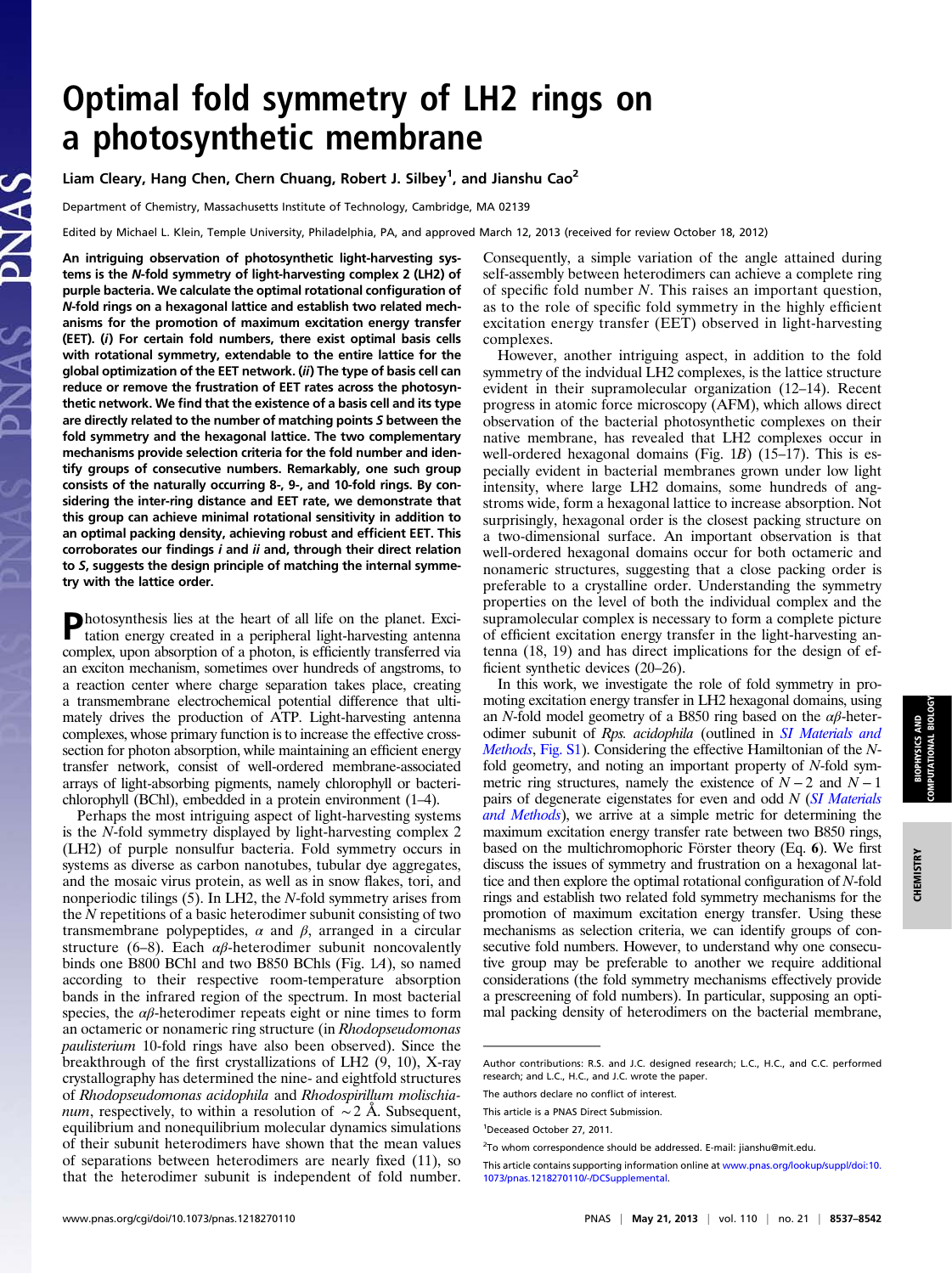

Fig. 1. (A) Structure of nonameric LH2 from Rps. acidophila with a single  $\alpha\beta$ -heterodimer subunit indicated. The transition dipoles (red arrows) are drawn from the N<sub>B</sub> to N<sub>D</sub> atoms of each BChl. (B) High-resolution AFM image of a low-light–adapted native membrane of Rhodospirillum photometricum, showing the hexagonal lattice structure. Reproduced with permission from Springer Science and Business Media (17).

we demonstrate how the consecutive group of 8-, 9-, and 10-fold rings appears preferable in nature by considering the inter-ring distance, the EET rate, and rotational sensitivity.

#### Results

Symmetry and Frustration. Before considering the optimal rotational configuration of LH2 rings of specific fold number, we first illustrate two basic physical properties of general N-fold rings on a hexagonal lattice, namely symmetry and frustration. The relationship between the internal N-fold symmetry of the LH2 ring and the external symmetry of an underlying hexagonal lattice can be demonstrated as follows. For any fold number N, we may find the number of matching points S with the hexagonal lattice by simply counting the number of rotations under which the B850 ring remains invariant with respect to the underlying lattice, i.e., the number of times S that  $mod(2\pi s'/6, 2\pi/N) = 0$  is true with  $s' = 1, 2, \ldots, 6$  [or simply  $S = \gcd(6, N)$ ]. This is illustrated in Fig. 2A for the cases of six-, four-, and threefold rings that have  $S=6$  (0°, 60°, 120°, 180°, 240°, 300°),  $S=2$  (0°, 180°), and  $S=3$  $(0^{\circ}, 120^{\circ}, 240^{\circ})$  matching points, respectively. The number of matching points indicates the degree of symmetry throughout the lattice of N-fold rings, with  $S=6$  indicating perfect matching between the N-fold ring and the hexagonal lattice. This has direct implications for the degree of dipole–dipole frustration throughout the lattice as follows.



Fig. 2. (A) Number of matching points S (solid lines) for LH2 rings on a hexagonal lattice (dashed lines) with six-, four-, and threefold symmetry. Points and arrows represent the Mg atoms and accompanying transition dipoles. (B) Frustration of point dipoles. (C and D) Introducing N-fold symmetric aggregates of point dipoles can (C) reduce the degree of or (D) remove completely the dipole–dipole frustration.

Consider three point dipoles placed at the vertices of an equilateral triangle as in Fig. 2B. Upon maximizing the coupling between the three dipoles as a function of their rotation angles, one finds that the maximum coupling is not equal to the sum of the three pairwise maximum couplings; i.e.,  $|\dot{V}|^2_{\text{3dipoles}} \neq$  $|V|^2_{12\text{max}} + |V|^2_{23\text{max}} + |V|^2_{31\text{max}}$  (subscripts denote the pair of point dipoles). This is known as dipole–dipole frustration and is a consequence of the imposition of the underlying lattice structure. This frustration, however, can be reduced or removed by introducing aggregates of dipoles in place of point dipoles. In particular, as shown in Fig.  $2 C$  and D, placing three- and sixfold symmetric rings (with  $S = 3$  and  $S = 6$ , respectively) at the vertices reduces and removes the frustration, respectively. Thus, the degree of dipole–dipole frustration on the hexagonal lattice depends on the fold symmetry  $N$  via the number of matching points S. As we shall see, this is exactly the case when one considers the EET between rings placed on a hexagonal lattice, so that the frustration of EET rates can be reduced or removed as a function of N. Having briefly introduced the issues of symmetry mismatch and its implications for EET frustration, we now consider the role of fold symmetry in optimizing EET for nineand eightfold LH2 rings.

Ninefold B850 Rings. Placing two identical ninefold rings at a center-to-center distance of  $d_c = 75$  Å (corresponding to an inter-ring distance of  $d=21.8$  Å), in Fig. 3A we plot the dependence of the EET rate as measured by its effective dipolar coupling  $|J|_{12}^2$ (subscripts denote the pair of rings), given by Eq. 6 below, on the rotation angles  $\theta_1$  and  $\theta_2$  of the two rings. The maximum EET rate occurs at  $(\bar{\theta}_1, \theta_2) = (13^\circ, 33^\circ)$ . Note that the mirror symmetry lines (Fig. 3A, dashed lines), which pass through the maximum and minimum, occur at  $\theta_1 = \theta_2 \pm \pi/9$  and that the dependence is  $2\pi/9$ periodic (compare Fig. 3B). Both observations are directly related to the fold symmetry. In fact, a simple geometrical argument ([SI](http://www.pnas.org/lookup/suppl/doi:10.1073/pnas.1218270110/-/DCSupplemental/pnas.201218270SI.pdf?targetid=nameddest=STXT) [Materials and Methods](http://www.pnas.org/lookup/suppl/doi:10.1073/pnas.1218270110/-/DCSupplemental/pnas.201218270SI.pdf?targetid=nameddest=STXT), [Fig. S2](http://www.pnas.org/lookup/suppl/doi:10.1073/pnas.1218270110/-/DCSupplemental/pnas.201218270SI.pdf?targetid=nameddest=SF2)) can prove that the phase shift of the mirror symmetry lines  $\phi_N = \theta_1 - \theta_2 + 2\pi p/N$ ,  $(p \in \mathbb{Z})$  depends only on the fold number as  $\phi_N = \pi/N$  (N odd) and  $\phi_N = 0$  $(N \text{ even})$  and is a general consequence of N-fold symmetry.

The optimal rotational configuration occurs when the EET rate  $|J|_{12}^2$  is maximized and is shown in Fig. 3C. Interestingly, the optimal configuration displays rotational and point symmetry about and through the point  $O$ . Placing the centers of three ninefold rings at the vertices of an equilateral triangle, we maximize  $|J|^2_{\text{3rings}} = |J|^2_{12} + |J|^2_{23} + |J|^2_{31}$  by rotating all three rings about their centers. The optimal rotational configuration, for which  $|J|^2_{\text{Sings}}$  attains a maximum, is presented in Fig. 4A. We find  $|J|_{12}^2 = |J|_{23}^2 = |J|_{31}^2 = 462$  cm<sup>-2</sup>. Furthermore, the optimal rotation angles are all equal; i.e.,  $\theta_1 = \theta_2 = \theta_3 = 4^\circ$ . Noting that the ninefold ring has  $S = 3$  matching points, we see that the optimal configuration in Fig. 4A has a rotational symmetry of order 3 with respect to the central point O. Consequently, the three ninefold rings constitute a triangle basis cell (Fig. 4A, dashed line) with the central point O forming a Bravais lattice [all points O have position vectors of the form  $\vec{R} = p\vec{a} + qb, (p, q \in \mathbb{Z})$ , where  $\vec{a}$  and  $\vec{b}$ are the primitive vectors shown in Fig. 4B].

We can use this result, namely the existence of a basis cell, to extend the optimal rotational configuration to the entire hexagonal lattice as shown in Fig. 4B, where the lattice primitive cell is a hexagon. As a result of the equal angles of the optimal rotational configuration, the boundary rates of the basis cell (indicated by the 12 solid lines, joining the nearest centers) are all equal.

**Eightfold B850 Rings.** For two eightfold rings ([Fig. S3](http://www.pnas.org/lookup/suppl/doi:10.1073/pnas.1218270110/-/DCSupplemental/pnas.201218270SI.pdf?targetid=nameddest=SF3)) with  $d_c = 75$  Å, the maximum coupling is  $|J|_{12\text{max}}^2 = 315.7 \text{cm}^{-2}$  and the dependence of  $|J|_{12}^2$  on  $\theta_1$  and  $\theta_2$  is  $2\pi/8$  periodic. Note that the phase shift of the mirror symmetry line is  $\phi_8 = 0$ , because N is even. Now, in contrast to the ninefold case, the optimal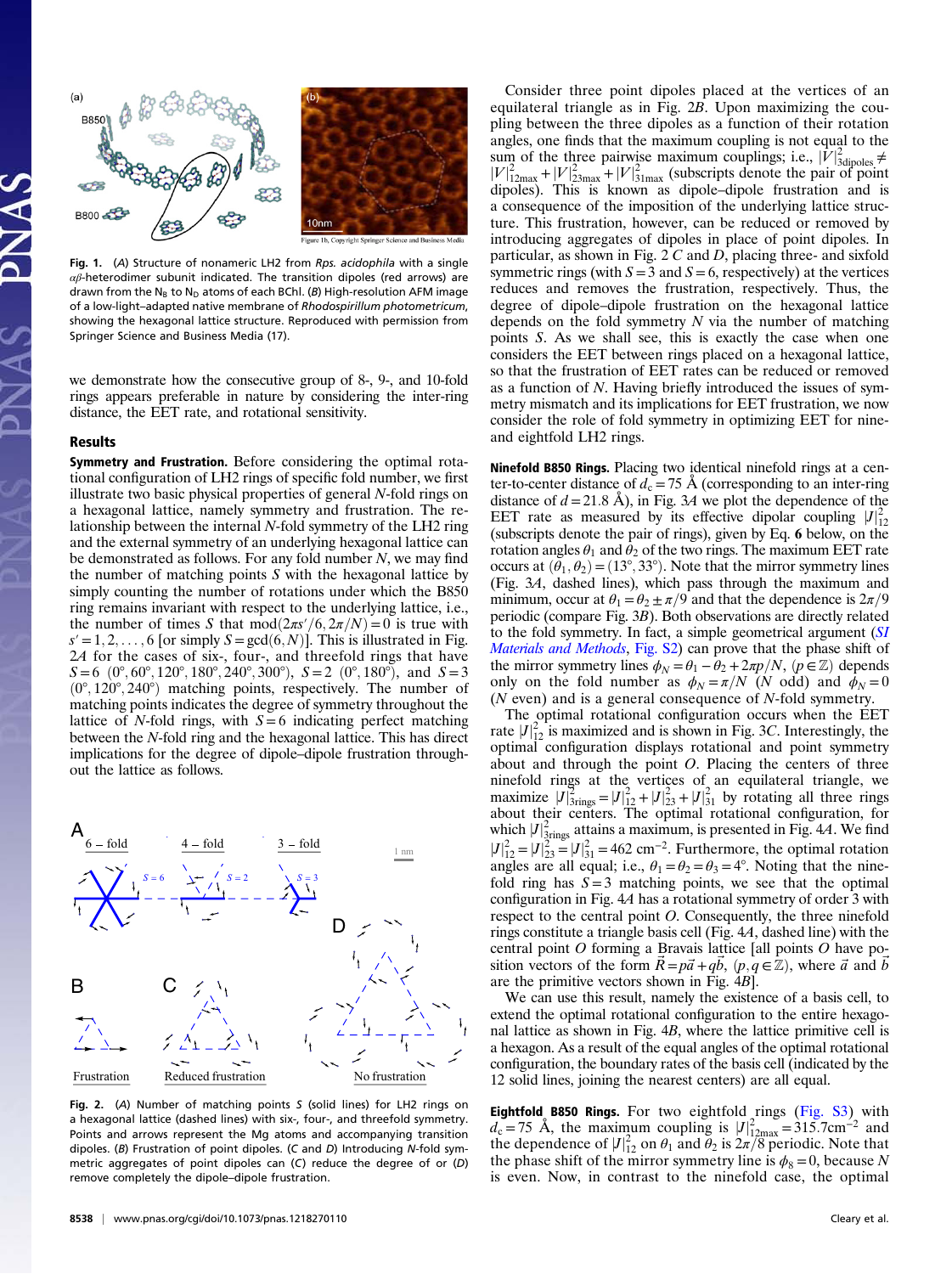

**Fig. 3.** (A) EET rate surface  $|J|_{12}^2$  between two ninefold B850 rings as a function of  $\theta_1$  and  $\theta_2$ . (B) Cross section of the surface in A for  $\theta_1 = 13^\circ$ . A maximum is attained at  $\theta_2 = 33^\circ$ . (C) The optimal rotational configuration has rotational and point symmetry about and through the point  $O$ .  $\mathsf{A}$ 

rotational configuration of three eightfold rings placed at the vertices of a triangle occurs for all unequal angles,  $\theta_1 \neq \theta_2 \neq \theta_3$ . Hence, we consider four rings placed at the vertices of an equilateral rhombus and maximize  $|\tilde{J}|_{\text{4rings}}^2 = |J|_{12}^2 + |J|_{23}^2 + |J|_{31}^2 + |J|_{14}^2 + |J|_{42}^2$ . The optimal rotational configuration is presented in [Fig. S4](http://www.pnas.org/lookup/suppl/doi:10.1073/pnas.1218270110/-/DCSupplemental/pnas.201218270SI.pdf?targetid=nameddest=SF4)A. We find a maximum EET rate for  $|J|_{12}^2 = 315.7$  cm<sup>-2</sup>,  $|J|_{23}^2 =$  $|J|_{14}^{2} = 314.74$  cm<sup>-2</sup>, and  $|J|_{31}^{2} = |J|_{42}^{2} = 314.72$  cm<sup>-2</sup>.

Maximum EET now occurs at angles  $\theta_1 = \theta_2 = 16^\circ$  and  $\theta_3 = \theta_4 = 39^\circ$  so that, noting that the eightfold ring has  $S = 2$ matching points, the optimal rotational configuration has a rotational symmetry of order 2 with respect to its central point O, which forms a Bravais lattice, where the basis cell is the equilateral rhombus [\(Fig. S4](http://www.pnas.org/lookup/suppl/doi:10.1073/pnas.1218270110/-/DCSupplemental/pnas.201218270SI.pdf?targetid=nameddest=SF4)B). The boundary rates for the rhombus cell are given in [Fig. S4](http://www.pnas.org/lookup/suppl/doi:10.1073/pnas.1218270110/-/DCSupplemental/pnas.201218270SI.pdf?targetid=nameddest=SF4)B, Right. Unlike the ninefold case, where all-equal angles gives rise to optimized transfer rates between basis cells, the presence of two different angles within the eightfold basis cell gives rise to a single nonoptimized transfer rate between basis cells  $|J|_{43'}^2 = |J|_{34'}^2$ , where the prime denotes a neighboring basis cell. As a result a degree of frustration in transfer rates is introduced across the hexagonal lattice.

N-Fold B850 Rings. In an identical manner to that for the above nine- and eightfold cases, we determine the basis cell for each fold number N (the lowest fold number is  $N = 2$ , because  $N = 1$  corresponds to a single heterodimer and has no fold symmetry). The results are presented in Table 1. Comparing columns 2 and 4, one finds that if an N-fold ring has two or more matching points S, there exists an optimal basis cell, so that the EET of the infinite hexagonal lattice can be optimized with respect to rotation. In the case that an N-fold ring has only one matching point there exists no basis cell, so that the infinite hexagonal lattice cannot be optimized. We thus establish a mechanism through which the fold symmetry can promote maximum EET: the existence of an optimal basis cell with rotational symmetry extendable to the entire hexagonal lattice for global optimization of the energy transfer.

In addition to determining the existence of a basis cell, the number of matching points also determines the type of basis cell. Comparing columns 2 and 3, there is a direct relationship between

S and the triangle, rhombus, and single-ring basis cells. The type of basis cell affects the degree of EET frustration between basis cells throughout the lattice. This is especially apparent in the case of 9-fold symmetry, where the boundary rates of the basis cell are optimized, so that the frustration of EET rates between basis cells is completely removed. This is in contrast to the rhombus basis cell of the 8-fold and 10-fold rings, where the presence of the nonoptimized boundary rate  $|J|_{43'}^2$  introduces a degree of EET frustration between basis cells. In the case that no basis cell exists, e.g., 7- and 11-fold rings, frustration exists throughout the entire lattice. We thus identify a complementary mechanism for the promotion of maximum EET: Frustration of EET rates between basis cells can be reduced or removed across the entire lattice through the type of optimal basis cell.

Using the above complementary mechanisms as selection criteria for the fold number, from Table 1 we can identify groups of consecutive fold numbers. Groups of consecutive fold numbers indicate robustness of the global optimization and minimal frustration mechanisms to fold number. Remarkably, one such consecutive group consists of the 8-, 9-, and 10-fold rings, which naturally occur in purple bacteria. Other N-fold rings forming consecutive groups are the 2-, 3-, and 4-fold rings and the 14-, 15-, and 16-fold rings (implicit of the structure of LH1 rings). We next



Fig. 4. (A) Three ninefold B850 rings placed at the vertices of the triangle basis cell (dashed line). For maximized  $|J|^2_{\text{Sring}}$ , both the rates between each pair and the angles of each ring are equal. Consequently the optimal rotational configuration has rotational symmetry of order 3 with respect to O. (B, Left) The primitive unit cell of the Bravais lattice (thick dashed line), where  $\vec{a}$  and  $\vec{b}$  are the primitive vectors. (B, Right) Boundary rates (12 thick solid lines) of the triangle basis cell.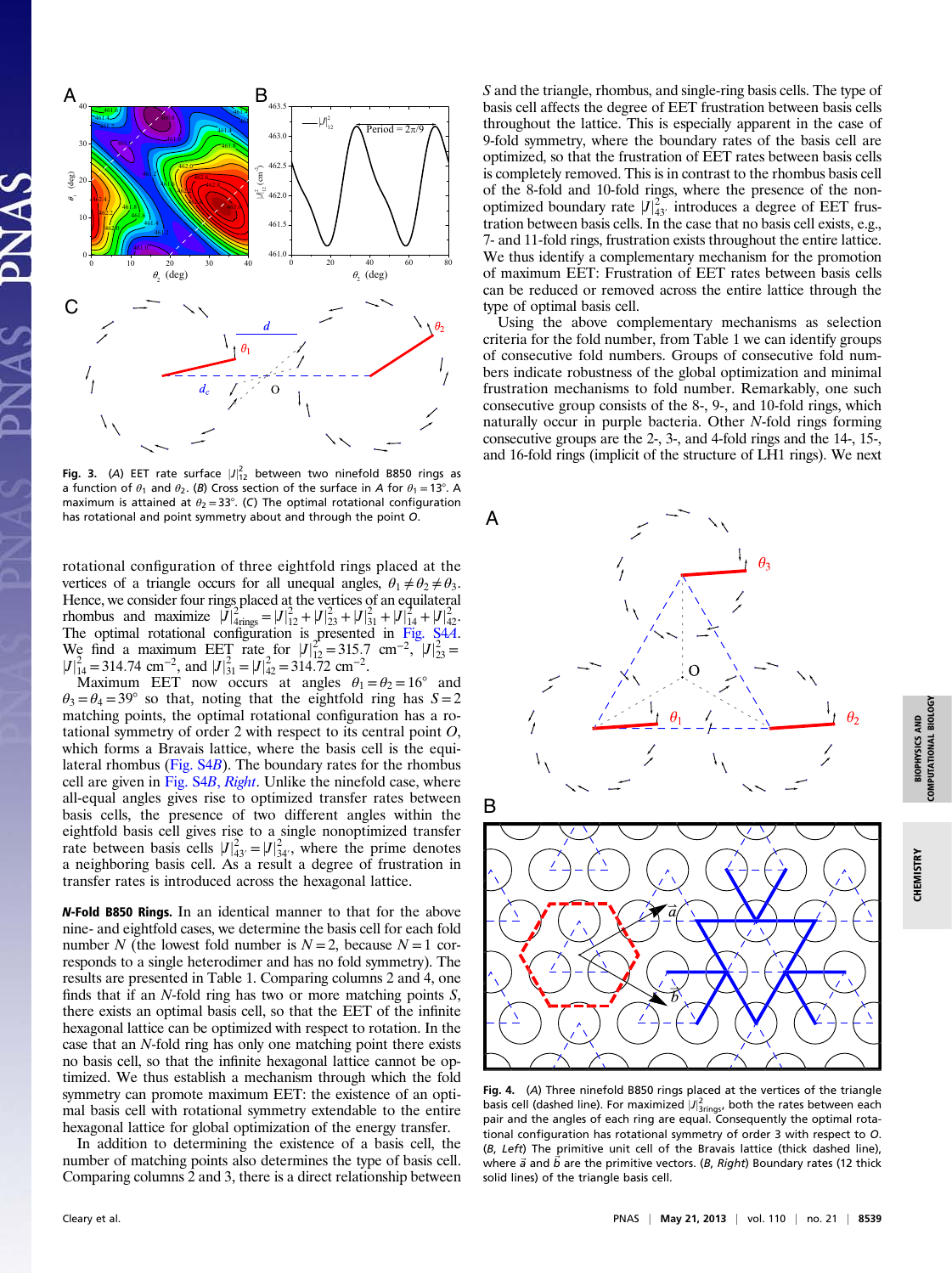|  | Table 1. Matching points and basis cells for fold numbers 2-18 |  |  |  |  |  |  |  |  |  |
|--|----------------------------------------------------------------|--|--|--|--|--|--|--|--|--|
|--|----------------------------------------------------------------|--|--|--|--|--|--|--|--|--|

| N  | S points | <b>Basis cell</b> | Optimization |  |  |
|----|----------|-------------------|--------------|--|--|
| 2  | 2        | Rhombus           | Yes          |  |  |
| 3  | 3        | Triangle          | Yes          |  |  |
| 4  | 2        | Rhombus           | Yes          |  |  |
| 5  | 1        | None              | No           |  |  |
| 6  | 6        | Single ring       | Yes          |  |  |
| 7  | 1        | None              | No           |  |  |
| 8  | 2        | Rhombus           | Yes          |  |  |
| 9  | 3        | Triangle          | Yes          |  |  |
| 10 | 2        | Rhombus           | Yes          |  |  |
| 11 | 1        | None              | No           |  |  |
| 12 | 6        | Single ring       | Yes          |  |  |
| 13 | 1        | None              | No           |  |  |
| 14 | 2        | Rhombus           | Yes          |  |  |
| 15 | 3        | Triangle          | Yes          |  |  |
| 16 | 2        | Rhombus           | Yes          |  |  |
| 17 | 1        | None              | No           |  |  |
| 18 | 6        | Single ring       | Yes          |  |  |

illustrate how the intermediate group of consecutive fold numbers 8, 9, and 10 may be considered preferable.

## Packing Density and Rotational Sensitivity

To elucidate why 8-, 9-, and 10-fold symmetries appear preferable in nature, we extend our considerations beyond EET (relevant to the antenna network efficiency) to include the packing density  $\rho$  (relevant to the absorption cross section). For LH2 rings, the packing density can be defined as  $\rho = N_H/A$ , where  $N_H$ is the number of heterodimers contained in the primitive cell and A is the area of the cell. For the hexagonal lattice the primitive cell is a hexagon containing  $N_H = 3N$  heterodimers with area  $A = 3\sqrt{3} d_c^2/2$ . Thus, we have

$$
\rho = \frac{N_H}{A} = \frac{2N}{\sqrt{3} d_c^2}.
$$
 [1]

In Fig. 5 we plot Eq. 1 (right axis, dashed line) as a function of the fold number  $N$  for the fixed inter-ring distance of the 9-fold rings  $d = d_c - 2R = 21.8$  Å, where the N-dependent radius R is



Fig. 5. Inter-ring distance d for constant density  $\rho = \rho_9$  (left axis, solid line) and the packing density  $\rho$  for constant inter-ring distance  $d = 21.8$  Å (right axis, dashed line) as a function of fold number N. The fold numbers for which a or no basis cell exists are indicated with a solid circle or star. The minimum physical inter-ring distance  $d_{\text{min}} = 10 \text{ Å}$  is indicated by the dotted line.

given in *[SI Materials and Methods](http://www.pnas.org/lookup/suppl/doi:10.1073/pnas.1218270110/-/DCSupplemental/pnas.201218270SI.pdf?targetid=nameddest=STXT)* ([Eq.](http://www.pnas.org/lookup/suppl/doi:10.1073/pnas.1218270110/-/DCSupplemental/pnas.201218270SI.pdf?targetid=nameddest=STXT) **S1**). Maintaining a fixed inter-ring distance results in a diminishing density for large fold symmetry. Alternatively, we can suppose the existence of an optimal packing density of heterodimers on the native bacterial membrane that achieves maximum absorption. To maintain this optimal packing density, the fixed-structure heterodimer subunits must self-assemble into a homogeneous N-fold ring system with a varying inter-ring distance. We choose the optimal density to be  $\rho_9 \approx 1.8 \times 10^{-3}$  Å<sup>-2</sup>, whereon the center-to-center distance  $d_c$  in terms of N becomes

$$
d_{\rm c} = \sqrt{\frac{2N}{\sqrt{3}\rho_9}} = 25 \sqrt{N}.
$$
 [2]

The inter-ring distance  $d = d_c - 2R$  (left axis, solid line), where  $d_c$  is given by Eq. 2, is shown in Fig. 5. Maintaining the criterion of an optimal packing density disallows large N-fold rings, because LH2 rings of fold number greater than 14 result in an inter-ring distance less than the physical minimum (Fig. 5, dashed line) and exceed steric contact with neighboring rings. In particular, the 14-, 15-, and 16-fold consecutive group is not possible under optimal packing density. Note an initial rise occurs in  $\rho$  and d because, for  $N \leq 4$ ,  $R \sim 21.8/2 \sim 10$  Å, respectively.

The excitation energy transfer rates and diffusion constants of the remaining consecutive groups 2-, 3-, and 4-fold and 8-, 9-, and 10-fold differ significantly. To demonstrate this we calculate the generalized Förster rate (Eq. 5), where we must now include the spectral overlap integral (the spectral overlap differs for each fold number so that comparison of  $|J|^2$  alone would be invalid). In Fig. 6 we plot the rotationally averaged transfer rate k and the corresponding diffusion constant  $kd_c^2$  as a function of the fold number N for the cases of fixed d and  $\rho$ . In the latter (solid lines), both the transfer rate and the diffusion constant increase as N increases. In the former (dashed lines), the transfer rate  $k$  increases and then plateaus for large  $N$  (due to absence of shortening inter-ring distance), whereas the diffusion constant increases for all N. In both cases, it is preferable to have rings of larger fold number, simply to increase the absolute transfer rate and/or diffusion constant. Thus, the 8-, 9-, and 10-fold consecutive group appears preferable to the 2-, 3-, and 4-fold group.

Finally, we consider the rotational sensitivity of the energy transfer between the LH2 rings (the rotational sensitivity is indicative of the roughness of the energy landscape seen by the migrating exciton). To this end we define the percentage difference ratio,  $\delta = (\left|J\right|_{12\text{max}}^2 - \left|J\right|_{12\text{min}}^2)/\left|J\right|_{av}^2$ , where  $\left|J\right|_{av}^2 = (\left|J\right|_{12\text{max}}^2 + \left|J\right|_{12\text{min}}^2)/2$ .<br>In Fig. 7, the percentage difference ratio for EET between two rings is shown as a function of the fold number  $N$  for fixed density (solid line). As the fold number increases, the sensitivity decreases to a minimum at  $N = 10$ , due to the increased aggregation of the heterodimers (this is complementary to reducing the degree of frustration). For larger fold numbers  $N \ge 11$ , however, the effect of shortening inter-ring distance (solid line in Fig. 5) dominates increasing aggregation and the rotational sensitivity increases so that the dependence of the EET rate on dipole orientation is minimized around the 8-, 9-, and 10-fold consecutive group. The absence of this effect in the case of fixed interring distance (dashed line) removes this minimum. Hence the requirements of maintaining an optimal packing density and minimal rotational sensitivity are met exclusively by the 8-, 9-, and 10-fold consecutive group.

## Discussion

We have investigated the role of the fold symmetry of LH2 in promoting maximum excitation energy transfer on the hexagonal lattice. Considering the related issues of symmetry and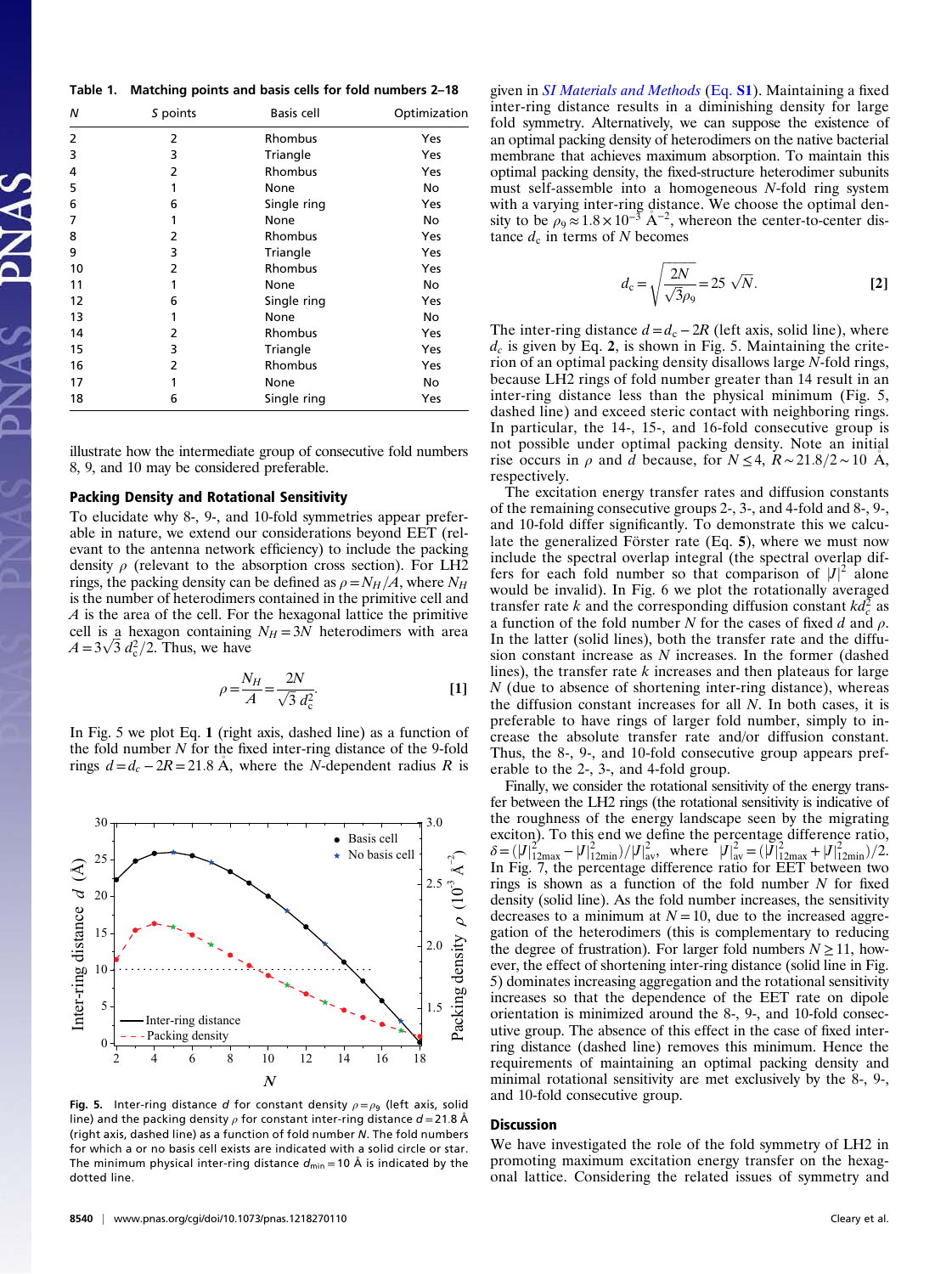

Fig. 6.  $(A)$  Excitation energy transfer rate  $k$  between two rings as a function of the fold number N for fixed packing density (solid line) and inter-ring distance (dashed line). (B) Corresponding diffusion constants  $kd_c^2$ .

frustration, we conclude that the fold symmetry can promote maximum EET via two complementary mechanisms. First, the existence of an optimal basis cell allows optimization of the entire hexagonal domain, thus enhancing the network efficiency. Second, the type of basis cell can significantly reduce or remove the degree of EET frustration between basis cells across the lattice, thus smoothing the EET landscape and enhancing robustness. EET efficiency and robustness are precisely the design criteria of a functioning light-harvesting organism, e.g., the distance over which an exciton can migrate before relaxation has a direct consequence for the ratio of LH2 to LH1/reaction center complexes (required to capture the exciton for further use) in natural systems (1–4).

A key result is that the existence of an optimal basis cell and its type are directly related to the number of matching points S. Additionally, basis cells exist for groups of consecutive fold numbers, particularly the group of naturally occurring 8-, 9-, and 10-fold rings. Considering the inter-ring distance, EET rate, and diffusion constant, we have demonstrated how this group achieves minimal rotational sensitivity in addition to an optimal packing density. Minimal rotational sensitivity and optimal packing density facilitate the biological function of a pigment– protein complex in a light-harvesting role, where essentially isotropic, delocalized behavior is desired (26). In other words, minimization of the roughness of the energy landscape allows for robust EET, whereas an optimal packing density enhances the transfer efficiency. This essentially corroborates our finding that the existence and type of an optimal basis cell achieve global optimization and minimal frustration across the hexagonal lattice and, through their direct relation to S, suggests the design principle of matching the internal symmetry of the LH complex to the underlying lattice order.

All of the above considerations provide theoretical insight into the role of fold symmetry, arising at the molecular level, in promoting efficient and robust EET at the supramolecular level of the light-harvesting antenna. Recent experiments in synthetic light harvesting (21, 22), for example, have found that hexagonal arrays of 9-fold LH2 achieve diffusion constants greatly enhanced over those observed in LH2 domains in their natural membrane due to increased coupling of the complexes. Our design principle predicts that this enhancement should be relatively reduced for 8- and 10-fold rings due to lattice mismatch and increased EET frustration. It is hoped this work will inform photosynthetic, self-assembled materials, and lithographic communities striving to understand solar light harvesting, its limits, and its design principles.

Finally, we note that increasingly sophisticated techniques continue to yield exciting discoveries at the molecular level of LH2 (27). Although we have here considered only the EET

between individual LH2 complexes, thus ignoring the dynamics that occur within the complex, our qualitative conclusions should remain intact. For example, we know that neither static nor thermal disorder in an LH2 ring is strong enough to remove its excitonic characteristic, so that the main contribution to the average transfer rate between two rings still comes from the lowest (formerly) degenerate eigenstates (even with disorder a multichromophoric FRET theory between rings must be used). Furthermore, although disorder quantitatively changes the average transfer rate between two rings, the average transfer rate will still be  $2\pi/N$  periodic with respect to rotation and have a mirror symmetry phase of  $\phi_N = \pi/N$  (N odd) and  $\phi_N = 0$  $(N \text{ even})$  ([Eq.](http://www.pnas.org/lookup/suppl/doi:10.1073/pnas.1218270110/-/DCSupplemental/pnas.201218270SI.pdf?targetid=nameddest=STXT) S7). We thus expect our conclusions regarding the fold symmetry mechanisms to hold in the disordered scenario. The extension of our understanding of both the structure and the dynamics of individual molecular complexes to their supramolecular function presents a significant challenge for the future.

#### Materials and Methods

The system Hamiltonian of two B850 rings may be written

$$
H = \begin{pmatrix} H_D & H_c \\ H_c^{\dagger} & H_A \end{pmatrix},
$$
 [3]

where  $H_D$  and  $H_A$  are the donor and acceptor Hamiltonians of the two in-dividual rings as discussed in [SI Materials and Methods](http://www.pnas.org/lookup/suppl/doi:10.1073/pnas.1218270110/-/DCSupplemental/pnas.201218270SI.pdf?targetid=nameddest=STXT) [\(Eq.](http://www.pnas.org/lookup/suppl/doi:10.1073/pnas.1218270110/-/DCSupplemental/pnas.201218270SI.pdf?targetid=nameddest=STXT)  $S2$ ),  $H_c$  is the coupling Hamiltonian between the two rings  $H_c = \sum_{m=1}^{N_D}\sum_{n=1}^{N_A} V_{m,n}\langle m|\langle n|,$  and the inter-ring electronic coupling elements are simply  $V_{m,n} = \langle m | H_c \langle n |$  and are calculated using the dipole–dipole approximation.

Now, due to the weak electronic coupling between LH2 rings, the excitation energy transfer is incoherent. Thus, the hopping rate is adequately described by the multichromophoric Förster theory

$$
k = \sum_{m,m'}^{N_{0}} \sum_{n,n'}^{N_{A}} \frac{V_{m,n} V_{m',n'}}{2\pi \hbar^{2}} \int_{-\infty}^{\infty} E_{m',m}^{D}(\omega) I_{n,n'}^{A}(\omega) d\omega,
$$
 [4]

where  $E^D_{m',m}(\omega)$  and  $I^A_{n,n'}(\omega)$  are the site basis elements of the donor emission and acceptor absorption spectra; i.e.,  $E^D_{m',m}(\omega) = \langle m'|E_D(\omega)|m\rangle$  and  $I^A_{n,n'}(\omega) =$  $\langle n|I_A(\omega)|n'\rangle$ . The diffusion constant of excitons between rings is simply  $kd_c^2$ , where  $d_c$  is the ring center-to-center distance. Now if we use the diagonal (secular) approximation in the eigenstate basis of the donor and acceptor



Fig. 7. Percentage difference ratio  $\delta$  as a function of the fold number N for fixed density  $\rho$  (solid line) and fixed inter-ring distance d (dashed line). As the fold number increases, the rotational sensitivity obtains a minimum for 10-fold symmetry.